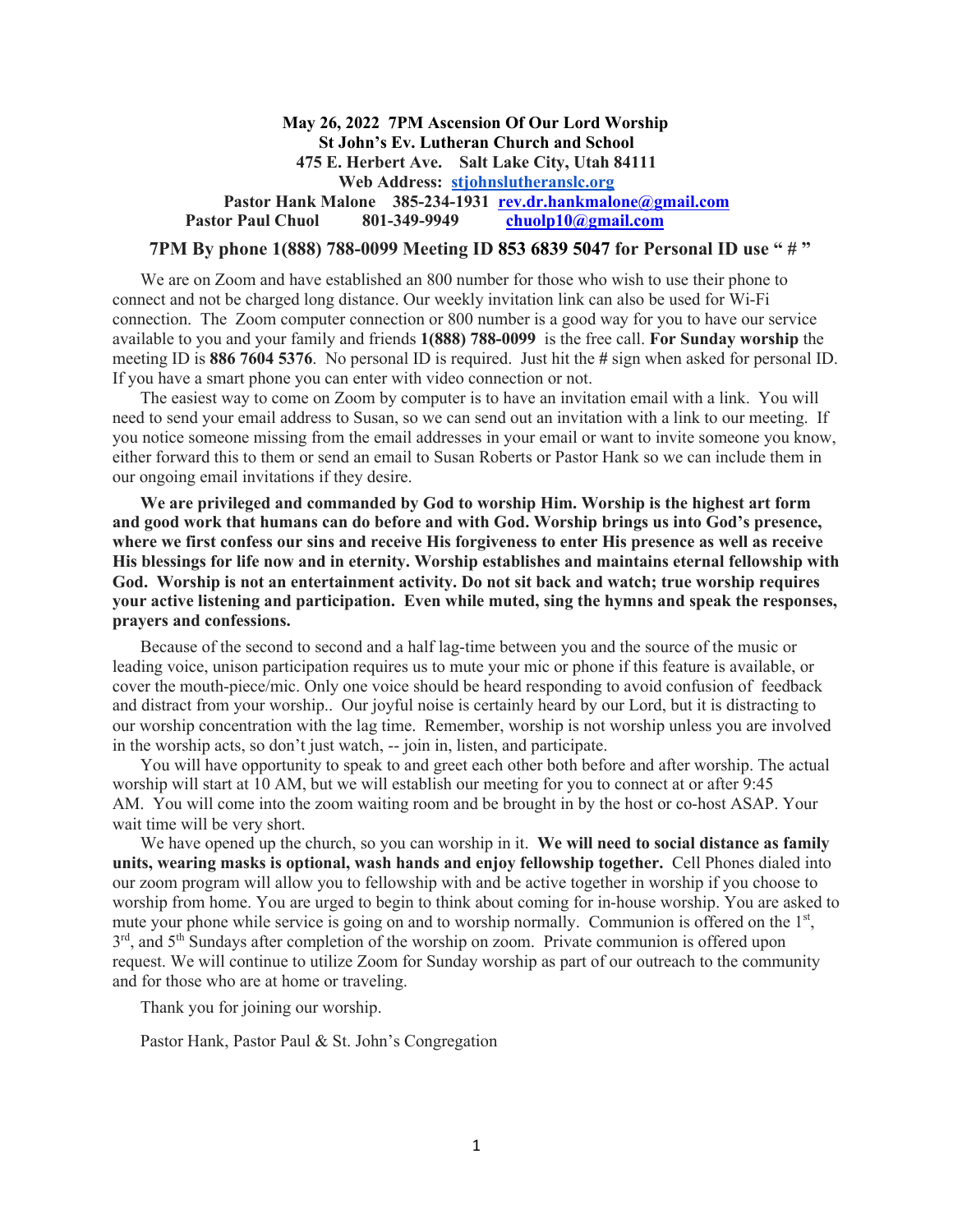### **May 26, 2022 7PM Ascension Of Our Lord Worship St John's Ev. Lutheran Church and School 475 E. Herbert Ave. Salt Lake City, Utah 84111**

**Evening Prayer** *(please stand & read)*

L : *Jesus Christ is the Light of the world.*

### **C: the light no darkness can overcome.**

L: *Stay with us, Lord, for it is evening,*

### **C: and the day is almost over.**

- L: *Let Your light scatter the darkness*
- **C: and illumine Your Church.**

### **Hymn of Light**

*Read* L: Joyous light of glory:

*Read* **C: of the immortal Father; heavenly, holy, blessed Jesus Christ.** 

**We have come to the setting of the sun, and we look to the evening light.** 

**We sing to God, the Father, Son, and Holy Spirit:**

**You are worthy of being praised with pure voices forever.**

**O Son of God, O Giver of life: the universe proclaims Your glory.**

### **THANKSGIVING FOR LIGHT**

*Read* L: *Blessed are You, Lord our God, king of the universe, who led Your people Israel by a pillar of cloud by day and a pillar of fire by night. Enlighten our darkness by the light of Your Christ; may His Word be a lamp to our feet and a light to our path; for You are merciful, and You love Your whole creation and we Your creatures glorify You, Father Son and Holy Spirit.*

*Sing* **C: Amen**

### **PSALMODY**

### **PSALM 141** *(Please rise and sing)*

- **C: Let my prayer rise before You as incense, the lifting up of my hands as the evening sacrifice.**
- I **O Lord, I call to You; come to me quickly; hear my voice when I cry to You.**
- **C: Let my prayer rise before You as incense, the lifting up of my hands as the evening sacrifice.**
- II **Set a watch before my mouth O Lord, and guard the door of my lips.**
- I **Let not my heart incline to any evil thing; let me not be occupied in wickedness with evildoers.**
- II **But my eyes are turned to You O God; in You I take refuge. Strip me not of my life.**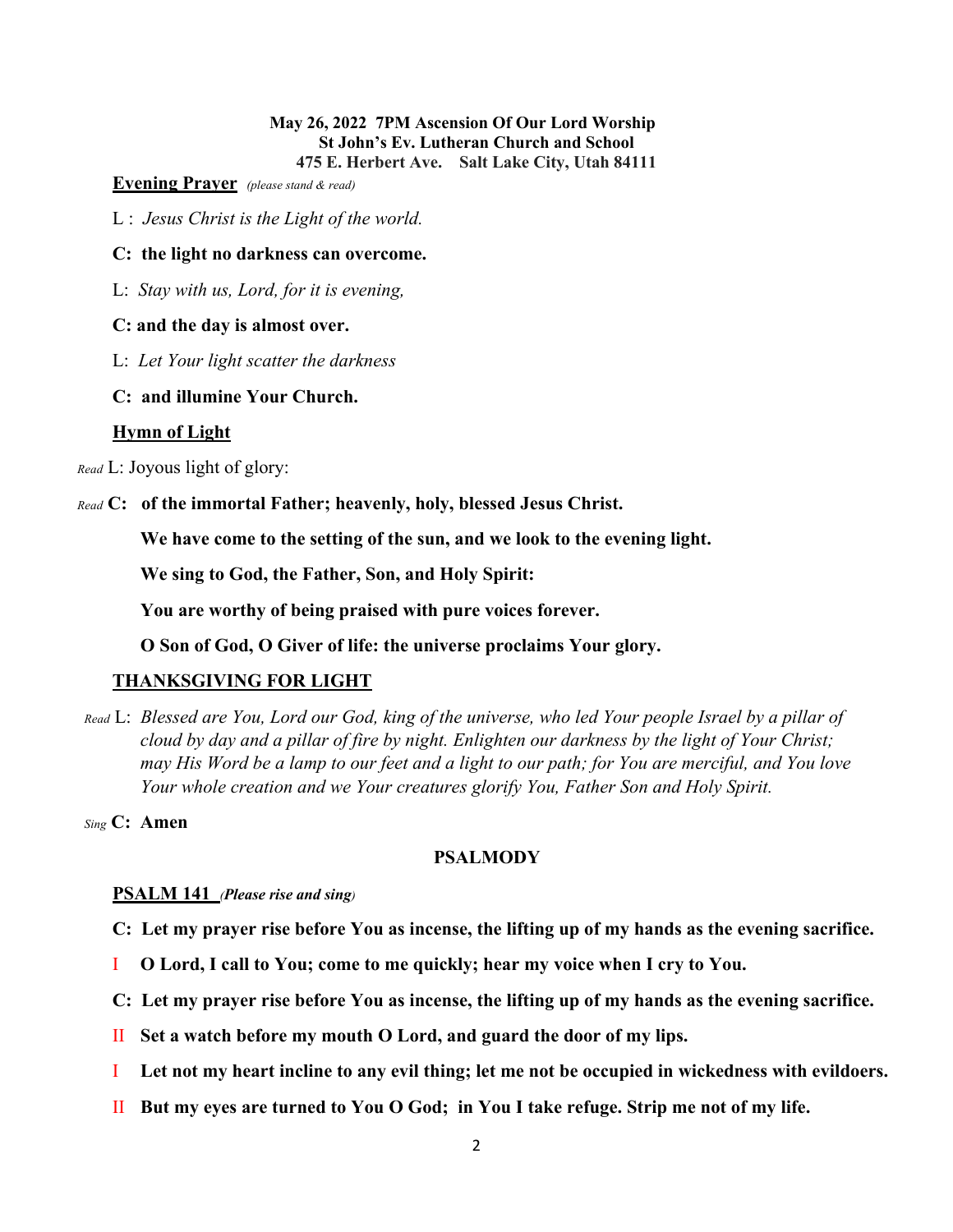- *Sing* **C: Glory be to the Father and to the Son and to the Holy Spirit; as it was in the beginning, Is now, and will be forever Amen. Let my prayer rise before You as incense, the lifting up of my hands as the evening sacrifice.**
	- L: *Let us pray.*

*Almighty God, as Your only-begotten Son, our Lord Jesus Christ, ascended into the heavens, so may we also ascend in heart and mind and continually dwell there with Him, Who lives and reigns with You and the Holy Spirit, one God now and forever.*

L: *Let the incense of our repentant prayer ascend before You, O Lord, and let Your loving-kindness descend on us that, with purified minds, we may sing Your praises with the Church on earth and the whole heavenly host and may glorify You forever.*

*Sing* **C: Amen.**

## **OFFICE HYMN LSB 493 "A Hymn of Glory Let Us Sing"**

- 1. A hymn of glory let us sing! New hymns throughout the world shall ring Al-le-lu-ia, al-le-lu-ia! Christ, by a road before untrod, Ascends unto the throne of God. Al-le-lu-ia, al-le-lu-ia! Al-le-lu-ia! al-le-lu-ia, al-le-lu-ia!
- 2. The holy apostolic band Upon the Mount of Olives stand. Al-le-lu-ia, al-le-lu-ia! And with His faithful foll'wers see Their Lord ascend in majesty. Al-le-lu-ia, al-le-lu-ia! Al-le-lu-ia! al-le-lu-ia, al-le-lu-ia!
- 3. To them the shining angels cry, "Why stand and gaze upon the sky/" Al-le-lu-ia, al-le-lu-ia! "This is the Savior,' Thus they say: "This is His glorious triumph day!" Al-le-lu-ia, al-le-lu-ia! Al-le-lu-ia! al-le-lu-ia, al-le-lu-ia!
- 4. "You see Him now, ascending high Up to the portals of the sky." Al-le-lu-ia, al-le-lu-ia! "Here after Jesus you shall see Returning in great majesty. Al-le-lu-ia, al-le-lu-ia! Al-le-lu-ia! al-le-lu-ia, al-le-lu-ia!
- 5. Be now our joy on earth, O Lord, And be our future great reward. Al-le-lu-ia, al-le-lu-ia! Then, throned with You forever, we Shall praise Your name eternally. Al-le-lu-ia, al-le-lu-ia! Al-le-lu-ia! al-le-lu-ia, al-le-lu-ia!
- **/\** 6. O risen Christ, ascended Lord. All praise to You let earth accord: Al-le-lu-ia, al-le-lu-ia! You are, while endless ages run, With Father and with Spirit one. Al-le-lu-ia, al-le-lu-ia! Al-le-lu-ia! al-le-lu-ia, al-le-lu-ia!

## **INTROIT:**

*P: God has gone up with a shout,* 

**C: the LORD with the sound of a trumpet.**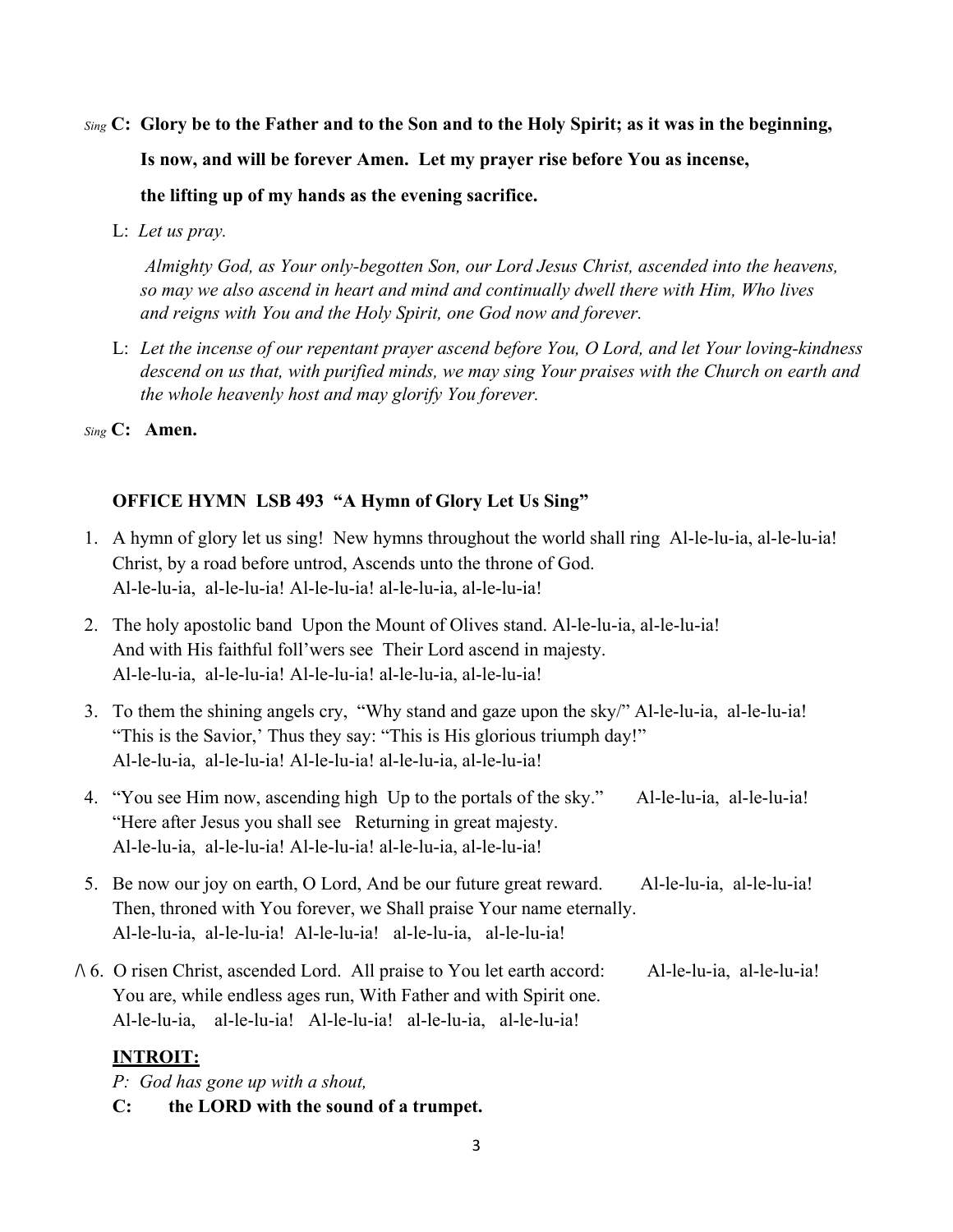- *P: The Lord says to my Lord: "Sit at My right hand,*
- **C: until I make Your enemies Your footstool."**
- *P: The LORD has sworn and will not change His mind,*
- **C: "You are a priest forever after the order of Melchizedek."**
- *P: The Lord is at your right hand;*
- **C: He will shatter kings on the day of His wrath. Glory be to the Father and to the Son and to the Holy Spirit; as it was in the beginning, is now, and will be forever. Amen.**
- *P: God has gone up with a shout,*
- **C: the LORD with the sound of a trumpet.**

### **Readings from Holy Scripture**

### **1st Lesson: Acts 1:1-11**

<sup>1</sup> In the first book, O Theophilus, I have dealt with all that Jesus began to do and teach,  $\frac{2}{3}$  until the day when He was taken up, after He had given commands through the Holy Spirit to the apostles whom He had chosen.<sup>3</sup> He presented Himself alive to them after His suffering by many proofs, appearing to them during forty days and speaking about the kingdom of God. 4 And while staying with them He ordered them not to depart from Jerusalem, but to wait for the promise of the Father, which He said, "you heard from me; <sup>5</sup> for John baptized with water, but you will be baptized with the Holy Spirit not many days from now." <sup>6</sup> So when they had come together they asked Him, "Lord, will You at this time restore the kingdom to Israel?"<sup>7</sup> He said to them, "It is not for you to know times or seasons that the Father has fixed by His own authority. 8 But you will receive power when the Holy Spirit has come upon you, and you will be My witnesses in Jerusalem and in all Judea and Samaria and to the end of the earth."<sup>9</sup> And when He had said these things, as they were looking on, He was lifted up, and a cloud took Him out of their sight. <sup>10</sup> And while they were gazing into heaven as He went, behold, two men stood by them in white robes, <sup>11</sup> and said, "Men of Galilee, why do you stand looking into the heaven? This Jesus, Who was taken up from you into heaven, will come in the same way as you saw Him go into heaven."

L: *O Lord, have mercy on us*

### **C: Thanks be to God.**

# **2nd Lesson: Ephesians 1:15-23**

<sup>15</sup> For this reason, because I have heard of your faith in the Lord Jesus and your love toward all the saints, <sup>16</sup> I do not cease to give thanks for you, remembering you in my prayers. <sup>17</sup> that the God of our Lord Jesus Christ , the Father of glory, may give you the Spirit of wisdom and of revelation in the knowledge of Him, 18 having the eyes of your hearts enlightened, that you may know what is the hope to which He has called you, what are the riches of His glorious inheritance in the saints, 19 and what is the immeasurable greatness of His power toward us who believe, according to the working of His great might. <sup>20</sup> that He worked in Christ when He raised Him from the dead and seated Him at His right hand in the heavenly places, <sup>21</sup> far above all rule and authority and power and dominion, and above every name that is named, not only in this age but also in the one to come. 22 And He put all things under His feet and gave Him as head over all things to the church, 23 which is His body, the fullness of Him Who fills all in all.

- L: *O Lord, have mercy on us*
- **C: Thanks be to God.**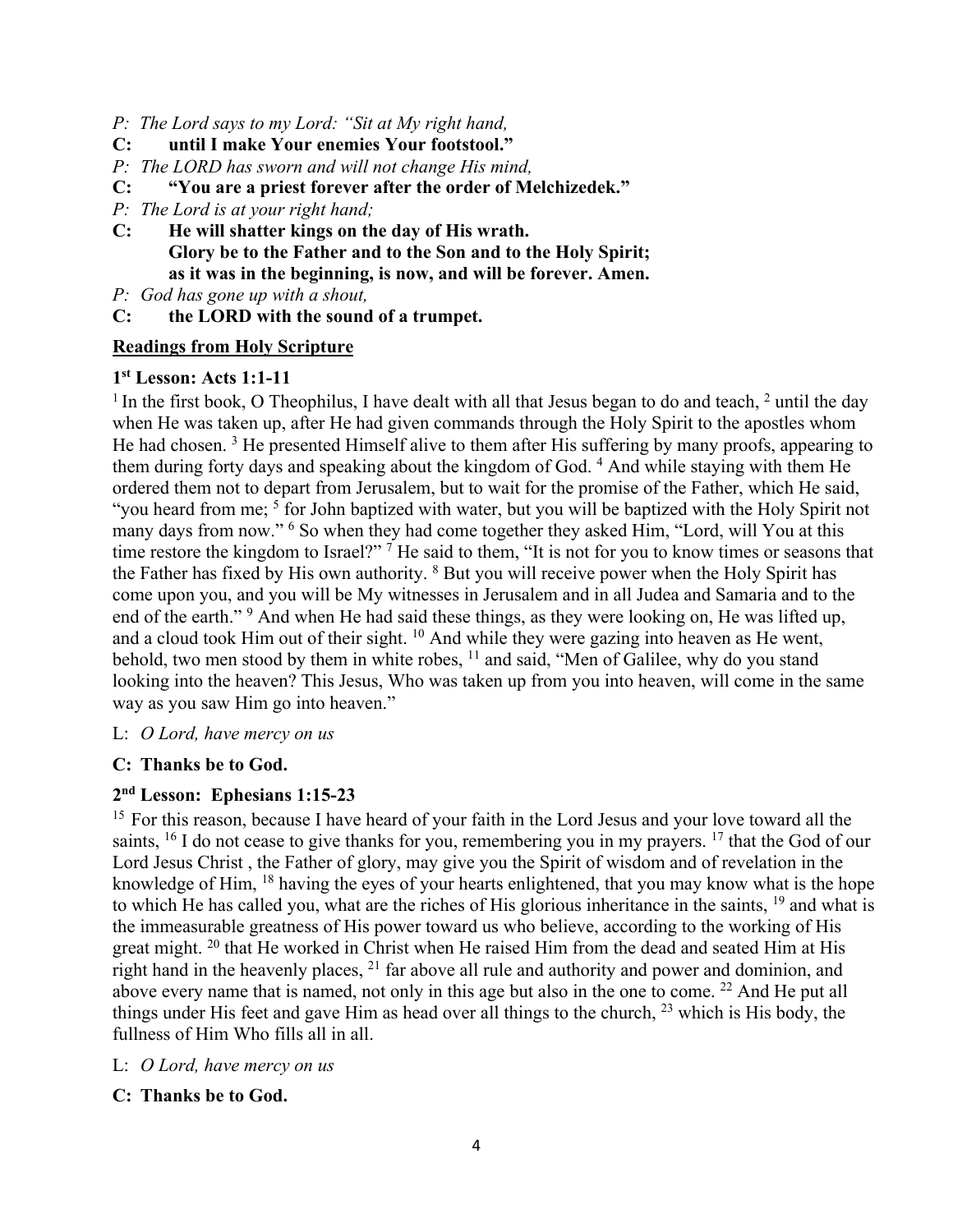## **VERSE:**

- *P: Alleluia. We know that Christ being raised from the dead will never die again; death no longer has dominion over Him. Alleluia.*
- **C: Behold, I am with you always, to the end of the age.**

L: *In many and various ways, God spoke to His people of old by the prophets.*

## **C: But now in these last days, He has spoken to us by His Son.**

*(Please Rise for the reading of the Gospel)*

## **Luke 24:44-53**

<sup>44</sup> Then He said to them, "These are My words that I spoke to You while I was still with you, that everything about Me in the Law of Moses and the Prophets and the Psalms must be fulfilled." 45 Then He opened their minds to understand the Scriptures,  $46$  and said to them, "Thus it is written, the Christ should suffer and on the third day rise from the dead, 47 and that repentance and forgiveness of sins should be proclaimed in His name to all nations, beginning from Jerusalem. 48 You are witnesses of these things. 48 And behold, I am sending the promise of My Father upon you. But stay in the city until you are clothed with power from on high." <sup>50</sup> Then He led them out as far as Bethany, and lifting up His hands He blessed them. 51 While He blessed them, He parted from them and was carried up into heaven.  $52$  And they worshipped Him and returned to Jerusalem with great joy,  $53$  and were continually in the temple blessing God.

### L: *O Lord, have mercy on us*

## **C: Thanks be to God.**

**Sermon Title: "Our Lord Has Ascended to the Right Hand of the Father"**

## **MAGNIFICAT:**

## **Refrain: My soul magnifies the Lord, and my spirit rejoices in God, my Savior.**

## **My soul magnifies the Lord, and my spirit rejoices in God, my Savior**

- 1. For He has regarded the lowliness of His hand-maiden. For behold, from this day all generations will call me blessed. **(***Refrain***)**
- 2. For the Mighty One has done great things to me, and holy is His name; and His mercy is on those who fear Him from generation to generation. **(***Refrain***)**
- 3. He has shown strength with His arm; He has scattered the proud in the imagination of their hearts. He has cast down the mighty from their thrones and has exalted the lowly. **(***Refrain***)**
- 4. He has filled the hungry with good things, and the rich He has sent empty away. He has helped His servant Israel in remembrance of His mercy as He spoke to our fathers, to Abraham and to his seed forever. **(***Refrain***)**
- 5. Glory be to the Father and to the Son and to the Holy Spirit; as it was in the beginning, is now, and will be forever. Amen. **(***Refrain***)**

## **THE OFFERING:**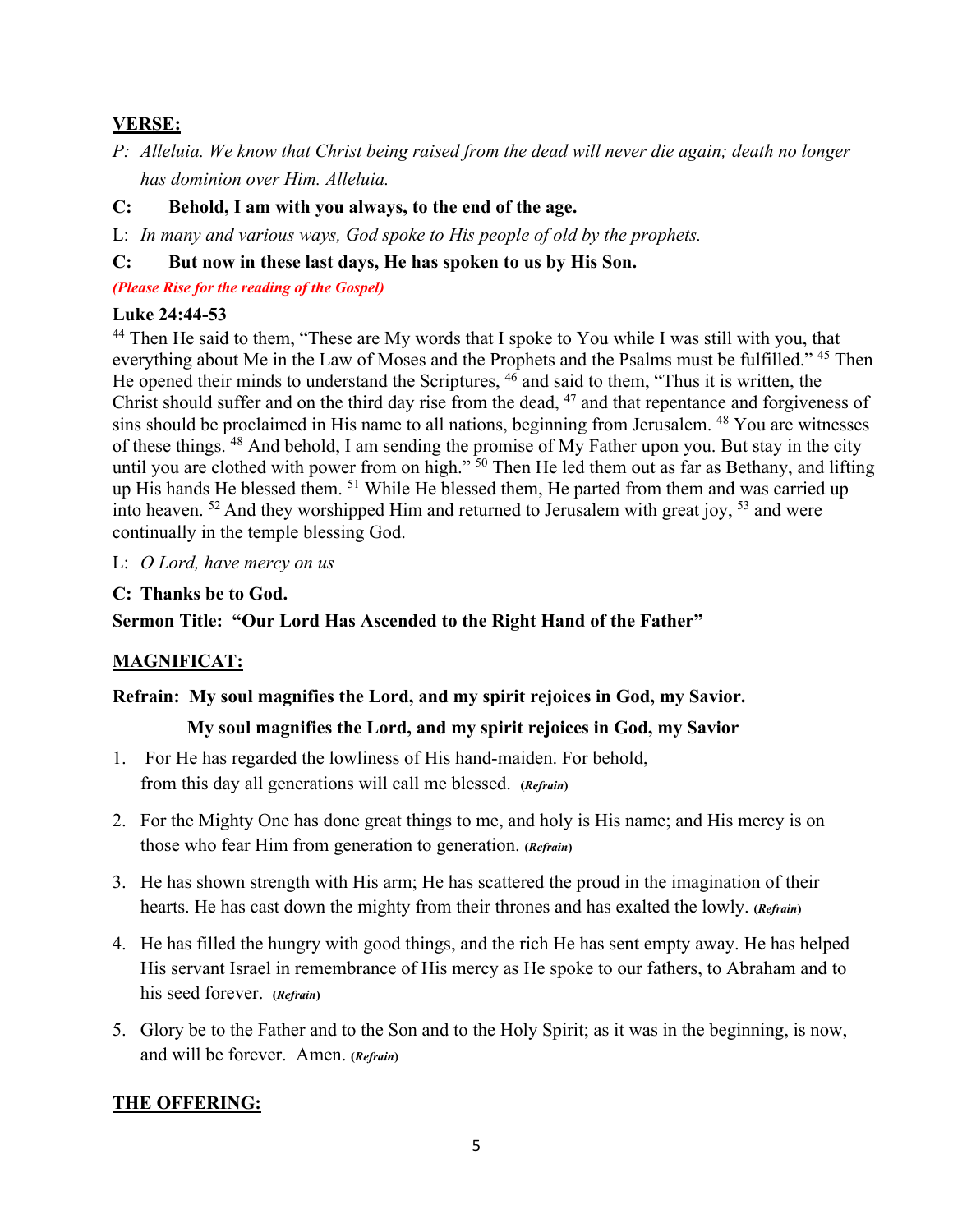**OFFERING:** (As you are privileged, do contribute to our Lord's ministry by sending your offering in support of God's ministry at St. John's Lutheran Church, 475 East Herbert Ave., Salt Lake City, UT 84111)

*In the House of the Lord, the Offering is taken for the partnership with God in His ministry in our community and through this congregation. To participate, you will need to send it to the address above or use the PayPal app on our website.* **stjohnslutheranslc.org**

### **LITANY :**

**L**: *In peace let us pray to the Lord;*

#### *Sing* **C**: **Lord, have mercy.**

**L**: *For the peace from above and for our salvation, let us pray to the Lord:*

#### *Sing* **C**: **Lord, have mercy.**

**L**: *For the peace of the whole world, for the well-being of the Church of God, and for the unity of all, let us pray to the Lord:*

### *Sing* **C**: **Lord, have mercy.**

**L**: *For this holy house and for all who offer here their worship and praise, let us pray to the Lord:* 

### *Sing* **C**: **Lord, have mercy.**

**L**: *For President Harrison and President Schlechte, for all pastors in Christ, for all servants of the Church, and for all people, let us pray to the Lord*

### *Sing* **C**: **Lord, have mercy.**

**L**: *For President Biden, for all public servants, for the government and those who protect us, that they may be upheld and strengthened in every good deed, let us pray to the Lord:*

### *Sing* **C**: **Lord, have mercy.**

**L**: *For those who work to bring peace, justice, health, and protection in this and every place,* 

### *Sing* **C**: **Lord, have mercy.**

**L**: *For those who bring offerings, those who do good works in this congregation, those who toil, those who sing, and all the people here present who await from the Lord great and abundant mercy, let us pray to the Lord:* 

### *Sing* **C**: **Lord, have mercy.**

**L**: *For favorable weather, for an abundance of the fruits of the earth, and for peaceful times, let us pray to the Lord:*

#### *Sing* **C**: **Lord, have mercy.**

**L**: *For the people of Ukraine and those who are showing mercy to them, let us pray to the Lord:* 

#### *Sing* **C**: **Lord, have mercy.**

**L**: *For the faithful who have gone before us and are with Christ, let us give thanks to the Lord:* 

#### *Sing* **C**: **Thanks be to God.**

**L:** *Help, save, comfort, and defend us, gracious Lord.*

L: *Rejoicing in the fellowship of all the saints, let us commend ourselves, one another, and our whole life to Christ, our Lord:*

#### *Sing* **C: To You, O Lord.**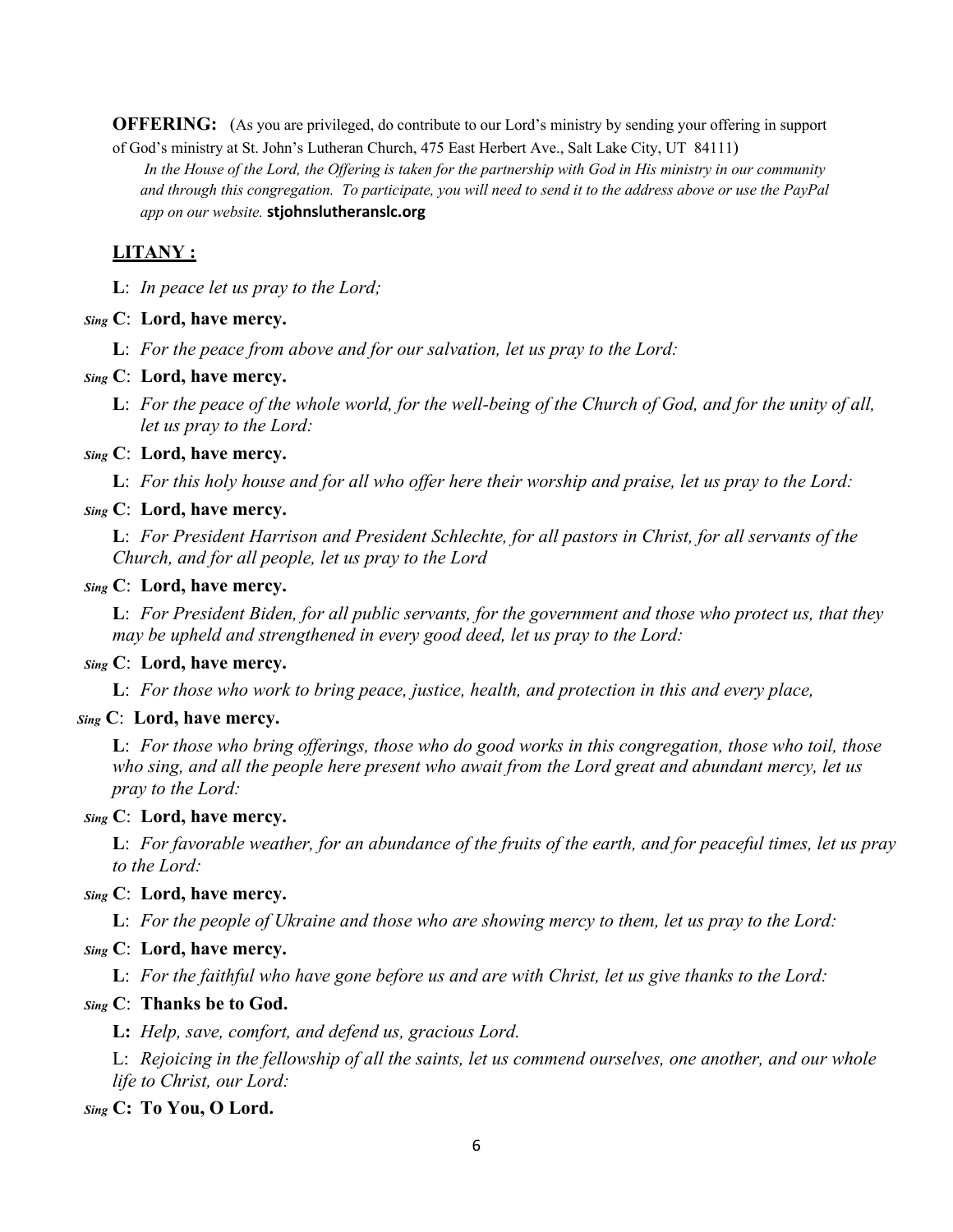### **Collect for Peace**

L: *O God from Whom come all holy desires, all good counsels, and all just works, give to us, Your servants, that peace which the world cannot give, that our hearts may be set to obey Your commandments and also that we, being defended from the fear of our enemies, may live in peace and quietness; through Jesus Christ, Your Son, our Lord, Who lives and reigns with You and the Holy Spirit, one God, now and forever.*

### *Sing* **C: Amen**

## **LORD's PRAYER:**

- **L :** Taught by our Lord and trusting His promises, we are bold to pray:
- C: **Our Father Who art in heaven, hallowed be Thy name, Thy kingdom come, They will be done on earth as it is in heaven; give us this day our daily bread; And forgive us our trespasses as we forgive those who trespass against us;**

**And lead us not into temptation, but deliver us from evil,**

**For Thine is the kingdom and the power and the glory forever and ever. Amen.**

## **BENEDICAMUS:**

- *L: Let us bless the Lord.*
- **C: Thanks be to God.**

## **BENEDICTION**

*L: The almighty and merciful Lord,* 

*the Father, the (+) Son, and the Holy Spirit, bless and preserve us.*

### **C: Amen.**

### **LSB 887 "Now the Light Has Gone Away"**

- 1. Now the light has gone away; Father, listen while I pray, Asking Thee to watch and keep And to send me quiet sleep.
- 2. Jesus, Savior, wash away All that has been wrong today; Help me ev'ry day to be Good and gentle, more like Thee.
- 3. Let my near and dear one be Always near and dear to Thee; O bring me and all I love To Thy happy home above.
- 4. Now my evening praise I give; Thou didst die that I might live. All my blessings come from Thee; Oh, how good Thou art to me!
- 5. Thou, my best and kindest Friend, Thou wilt love me to the end. Let me love Thee more and more, Always better than before.